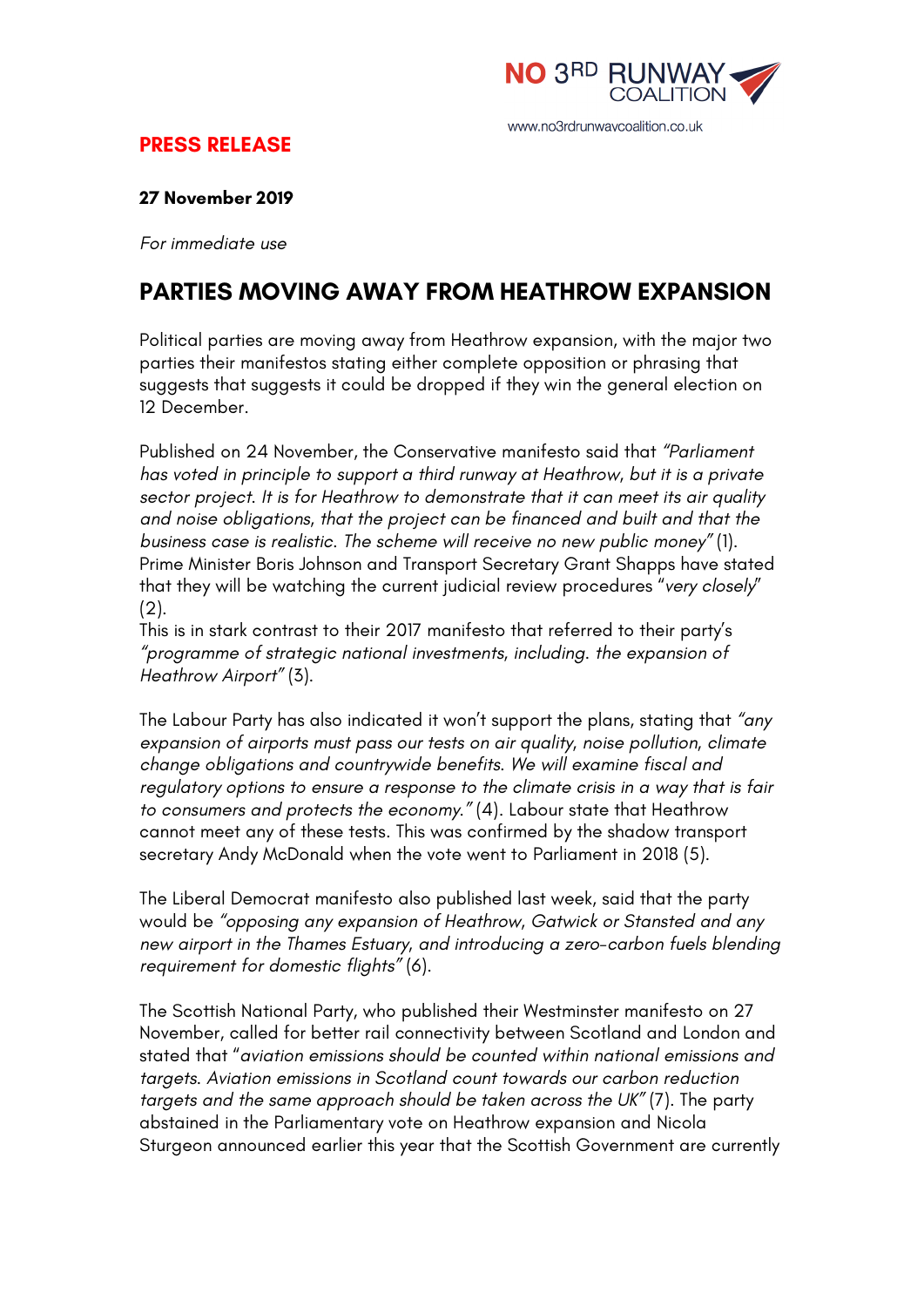

www.no3rdrunwaycoalition.co.uk reviewing its policy on Heathrow expansion in light of their declaration to achieve net zero emissions by 2045 (8).

Plaid Cymru are opposing Heathrow expansion, citing the costs of the project as a key reason, stating that they *"oppose the construction of a third runway at Heathrow. Although Heathrow has put a £14bn figure on its expansion costs, others say the true figure will be nearer £30bn"* (9).

The Brexit Party made no reference to Heathrow or any other aviation policies in its manifesto (10). The Green Party has long opposed the expansion of Heathrow and other airports.

### **Rob Barnstone, Coordinator of the No 3rd Runway Coalition,** said:

*"In stark contrast with 2017, political parties are moving away from supporting Heathrow expansion at this election. It is an encouraging sign that shows recognition that a third runway is edging closer to being scrapped, whoever forms the next Government.*

*"If one of the major parties do not obtain a majority, they cannot ignore that parties they might look to prop them up in Westminster are not interested in supporting Heathrow expansion, on grounds of climate change alone.*

*"Since last year the UK and Scottish Governments have adopted net zero emissions legislation – something that was not in place when Heathrow expansion was brought to Parliament – which makes the project even less deliverable that it was before."*

*ENDS.*

### **Notes**:

No 3<sup>rd</sup> Runway Coalition representatives available for further comment, contact Rob Barnstone on 07806 947050 or rob@no3rdrunwaycoalition.co.uk

- 1. Conservative Manifesto 2019, p. 28
- 2. http://stopheathrowexpansion.co.uk/press-releases-1/2019/8/14/shapps-hints-at-scrapping-heathrow-expansionnbsp A Judicial Review into Heathrow Expansion, lodged by the Mayor of London, four local authorities, Greenpeace, Friends of the Earth and Plan B Earth, was heard in the Court of Appeal in October.
- 3. Conservative Manifesto 2017, p. 26
- 4. Labour Party Manifesto 2019, p.21